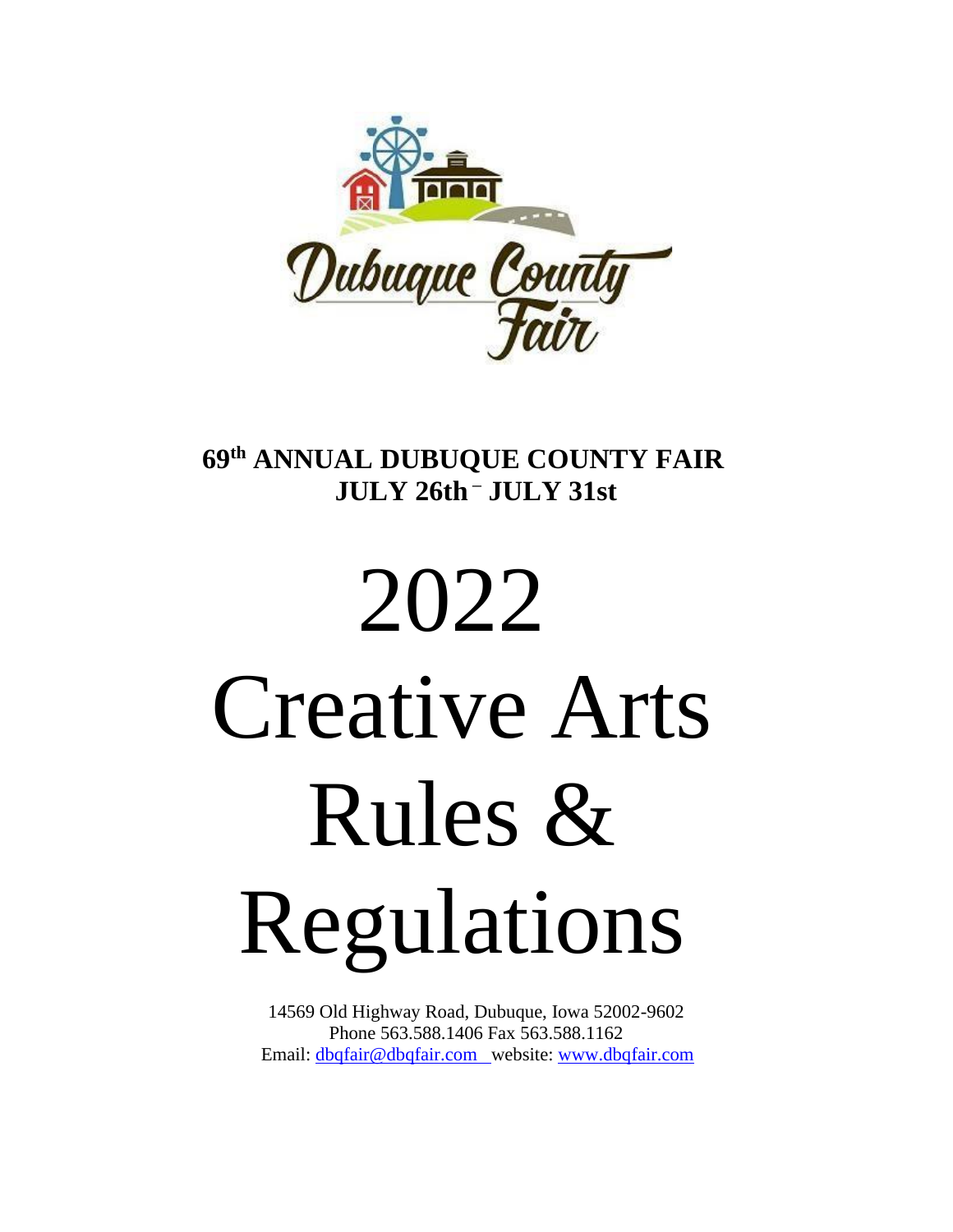## **2022 Dubuque County Fair Creative Arts Rules & Regulations**

## **2022 Registration Information:**

Save Paper! Please fill out the online form by 12:01 AM July 19, 2022. (Forms will also be linked on [www.dbqfair.com.](www.dbqfair.com))

**Adult Registration [Form: dbqfair.com/2022adult](http://www.dbqfair.com/2016adult) Kids Korner Registration [Form: dbqfair.com/2022kids](http://www.dbqfair.com/2016kids) King Arthur Flour Registration [Form: dbqfair.com/2022flour](http://www.dbqfair.com/2016flour) art Ability Registration [Form: dbqfair.com/2022art](http://www.dbqfair.com/2016art)**

Paper entry forms will be available at the fairgrounds office and must be **postmarked by July 15, 2022 (NO PAST POST MARKED WILL BE ACCEPTED)**. **ALL REGISTRATIONS NEED TO BE TURNED IN BY JULY 19, 2022.** Entry registration forms must be filled out completely.

Please mail entry registration to:

Dubuque County Fair Creative Arts Division 14569 Old Highway Road Dubuque, IA 52002

## **2022 Check-in Information:**

**Saturday July 23, 2022: 8:00am-11:00am, Creative Arts Building \*\*\*\*Gardening will be brought in on Monday, July 25, 2022**

## **THERE WILL BE NO LATE ENTRIES ACCEPTED!!!!**

**2022 Release Information:**

Release of Creative Arts entries is scheduled for:

## **Monday, August 1, 2022: 8:00am-11:00am and 4:00pm-6:00pm.**

**The management is not responsible for exhibits left on the fairgrounds after release hours.**

 **\*\*Projects can be picked up in the Grand Ballroom after August 1st, 2022\*\***

2022 Creative Activities Division Open to everyone!

**Creative Arts Committee: Chairs: Ann Schuster & Mike Lambert**  Tony Steffen, Clair Siegert, Matt Oberhoffer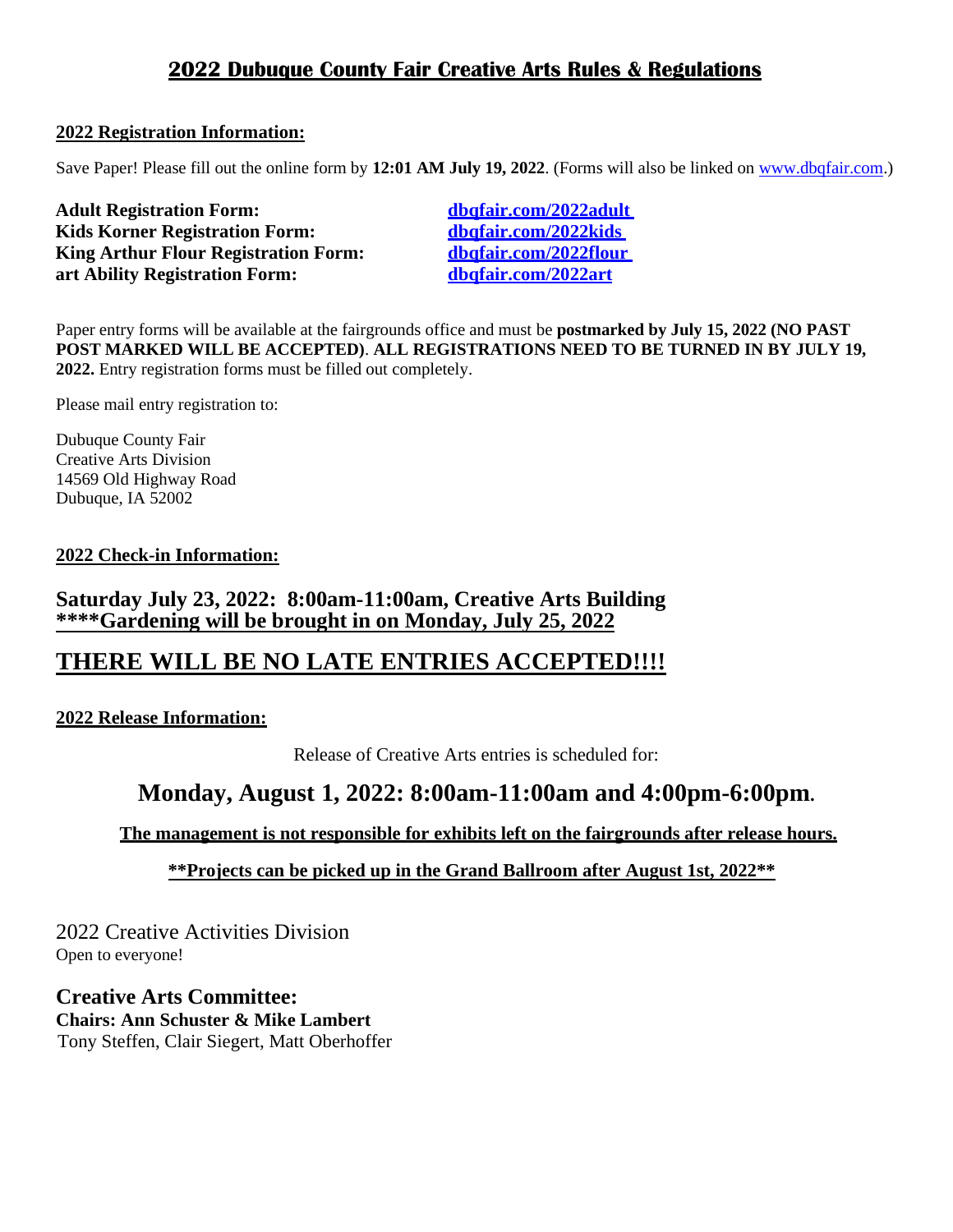## **Open Class Exhibits**:

General Rules: These rules apply to all divisions.

- 1. Entries are open to anyone, any age level. There is no entry fee.
- 2. All entries must have been grown or made by the exhibitor. Unfinished, soiled, foul, odorous smelling or articles that show signs of wear may not be entered. All entries are judged, based on quality, workmanship, and neatness.
- 3. Due to the limited space, we reserve the right to refuse any article we consider too large todisplay properly.
- 4. **Exhibitors MUST register entries no later than July 19, 2022,** so we can plan for exhibits space (except for Garden division). Send entry blanks to the fairgrounds or submit online. **NO EXHIBITS WILL BE ACCEPTED UNLESS AN ENTRY FORM HAS BEEN SUBMITTED or PROOF IS SHOWN THAT IT WAS ENTERED (EX. CONFIRMATION EMAIL).** Printed entry registration forms can be obtained from the website or the Dubuque County Fair Office. No telephone entries.
- 5. All exhibits must be checked-in at the Creative Arts Building on Saturday, July 23, 2022, 8:00am-11:00am; except Division E - (Garden). Entries must be tagged when entered; classification of entries may be changed at the discretion of the chairperson of each division.
- 6. Hours for the Creative Arts Building- July 26-July 31, 2022, will be, Tuesday & Wednesday 10:00am-8:00pm, Thursday - Saturday 10:00am – 8:00pm and Sunday 10:00am-7:00pm.
- 7. Release of ALL Liability. The Dubuque County Fair Association will use diligence to ensure the safety of articles/entries. Security is provided when the building is open during the hours posted in the General Rules section #6. Please note that every precaution is taken to protect articles, but it is distinctly understood that in no case shall the Dubuque County Fair Association, its Directors, officers, or employees be held responsible for any loss, damage, or injury.
- 8. No one except the judges, clerks and designated show personnel will be allowed in the show area during judging. **ANY** exhibitor's attempt to interfere with the judge or their assistants in any manner shall result in the forfeit of all premiums awarded and will be excluded from further competition.
- 9. NO EARLY RELEASES. NO CARS WILL BE ALLOWED TO ENTER THE EXHIBIT AREA SUNDAY NIGHT. Monday, August 1, 2022, release time will be from 8:00am-11:00am and 4:00-6:00 pm. NO EXCEPTIONS. The management is not responsible for exhibits left on the fairgrounds after release hours. Projects can be picked up in the Grand Ballroom after August 1, 2022.
- 10. Awards for "Best of Show" will be awarded in each division. No person may win "Best of Show" in the same Division two years in a row.

## **11. To be eligible for judging, exhibit must have been completed since the last fair. (Aug 1, 2021-Aug 1, 2022)**

- 12. RIBBON POLICY: Ribbon placement is as follows: Purple: Best of Show; Blue, Red, Green. Premium money will be awarded to purple, blue & red ribbons. Premiums will not be paid for exhibits released ahead of time without the permission of the chairpersons.
- 13. For exhibits completed by groups, please include all names, name of guild, scout troop, etc.… on entry blank.
- 14. Previously entered articles MAY NOT be entered again by ANY exhibitor.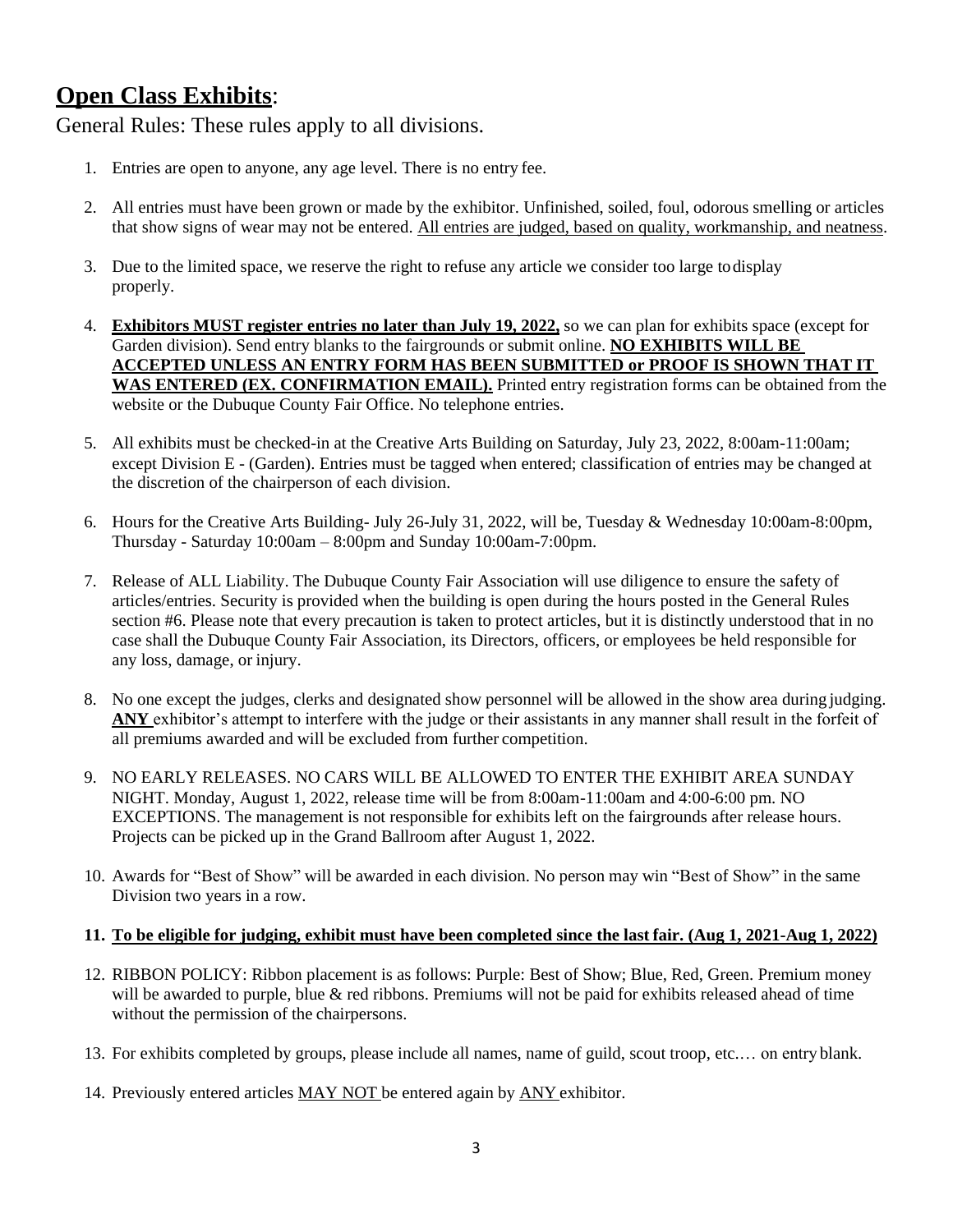## **Note: – We are only using divisions and some subdivisions to identify entries.**

## Kid's Korner

## **Kids Korner Registration Form: [dbqfair.com/2022kids](http://www.dbqfair.com/2016kids)**

- 1. All general creative rules apply to the Kid's Korner Rules.
- 2. All kids up to and including age 14, may exhibit any entry in the "Kid's Korner" division.
- 3. Note: Children may enter items for Divisions E (Garden) and F (Antiques), but they willbe judged with the adult entries.
- 4. Nine "Best of Show" ribbons may be awarded.
- 5. All kids' ages must be included on the entry form.
- **6. Maximum of 6 (SIX) Entries per Child.**

## **artAbility**

**artAbility Registration Form: [dbqfair.com/2022art](http://www.dbqfair.com/2016art)**

- 1. All general creative rules apply to artAbility.
- 2. Entries are open to anyone, any age level with disabilities.
- 3. Entries are open to all Divisions listed below.
- 4. All entries will be judged as one classification, known as artAbility.
- 5. One "Best of Show" will be awarded. "Best of Show" is qualified to show their entry at the Iowa State Fair. If you choose to showcase your Best of Show project at the 2022 Iowa State Fair, the DCFA will take care of sending it down.
- **6. Maximum of 6 (SIX) Entries per person.**

# Division A: Photography

- 1. See General Rules—Open Class.
- 2. Entries may be in color, black and white or sepia. Single photos or groups of 3 or 4 photos that are related may be entered. More than one entry may be made in each class. No photo may be larger than 5x7, when in a group of 3 or 4 photos.
- 3. Maximum allowable entries per individual: 5
- 4. The exhibitor must have taken photographs, but it is not necessary that exhibitor do processing.
- 5. Any size photograph will be acceptable but MUST be mounted on foam board or matte board appropriate for the picture(s). Minimum size for the foam board or matte board is 8"x10". No framed pictures will be accepted.
- 6. Exhibitor's name, address and class number of photo **MUST** be indicated on the back of the entry.
- 7. Ribbons will be awarded solely on the basis of individual merit. Judging will be done on general interest and visual appeal.
- **8. ALL photographs must have been taken with 1 calendar year of the previous fair. (Aug 1, 2021-Aug 1, 2022)**
- 9. One "Best of Show" award will be given in the Beginner, Advanced and Kid's Korner Divisions.

## **This division has three sub-divisions.**

- Kids Korner
	- o Children up to and including age 14.
- **Beginner** 
	- o Any person who takes photos as a hobby and has no financial gain from taking photos.
- Advanced
	- o Any person who takes photos on a regular basis and has taken formal training such as educational photography classes. **(Someone who earns or receives financial gain from his or her photography.**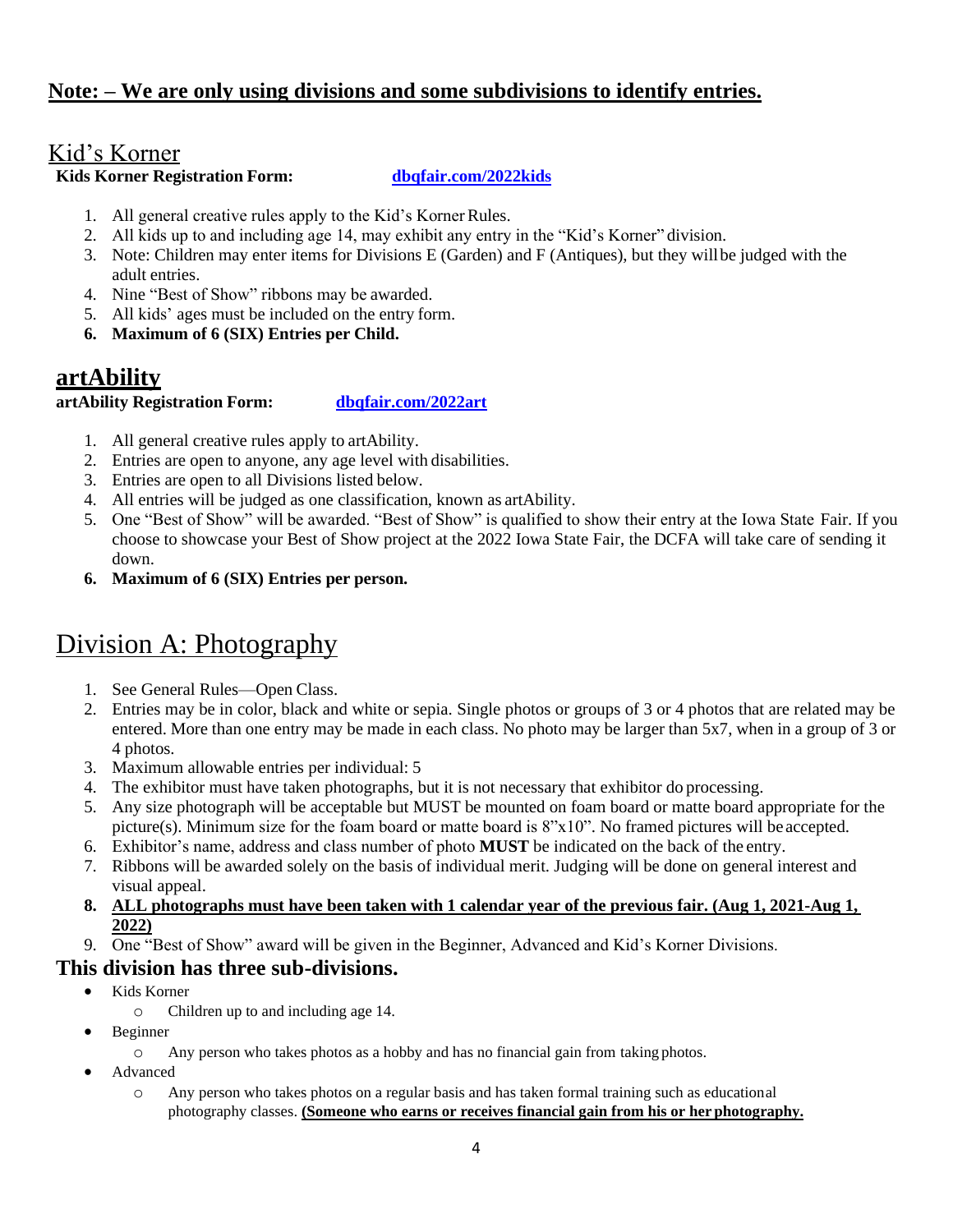# Division B: Sewing

- 1. See General Rules—Open class.
- 2. **Exhibits must be clean,** or they will not be exhibited or judged. No foul or smoke smelling articles will be accepted.
- 3. Items should never have been worn or cleaned if worn.
- 4. Finish and press seams.
- 5. Please use basic sewing practices in the completion of the sewing project.

Examples: Articles of Clothing/Doll Clothes, Hot Pad Sets, Pillowcases, Aprons **\*\*\*\*\*\*Quilts or Quilted items are to be entered in the Division F: Quilts\*\*\*\*\*\***

# Division C: Needlecraft

- 1. See General Rules—Open class.
- 2. Exhibits must be clean, or they will not be exhibited or judged. No foul or smoke smelling articles will be accepted.
- 3. All doilies must be mounted on cardboard, or they will not be accepted.

#### Examples: Handmade dollies, Cross Stitch, Crochet/Knitted Items **\*\*\*\*\*\*Quilts or Quilted items are to be entered in the Division F: Quilts\*\*\*\*\*\***

# Division D: Fine Arts

- 1. See General Rules-open Class.
- 2. All work must be original. No kits or molds may be used.
- 3. All work must be ready to hang on pegboard. Masking tape and string are not allowed. Articles without either matting or frame will not be judged or displayed. Each article should have an identification card attached to the back. ANY WORK NOT FOLLOWING THESE RULES WILL BE RETURNED TO THEEXHIBITOR.
- 4. All entries will be judged and exhibited at the discretion of the committee. Ribbons will be awarded solely on the basis of artistic excellence.
- 5. Classification of entries may be changed at the discretion of the chairperson.
- 6. The management will use the utmost care in displaying and guarding the exhibits but assumes no liability.

2D: Paintings and Drawings that is **NOT** three dimensional

3D: Painting, Drawings, Sculptures occupies space defined through the dimensions of height, weight, and depth

Painted Porcelain/Ceramic Tiles (Please specify on entry form for the entry tags)

## **This division has three sub-divisions (2D/3D/Painted Porcelain & Tiles) …. A Best of Show will be awarded in the following areas, up to a total of 9.**

- Kids Korner
	- o Children up to and including age 14.
- Beginner
	- o Any person who draws/sculpts/paints/etc. as a hobby and has no financial gain.
- Advanced
	- o Any person who takes draws/sculpts/paints/etc. on a regular basis and has taken formal training such as classes. (Someone who receives no financial gain from his or her drawings/sculpting/paintings/etc.)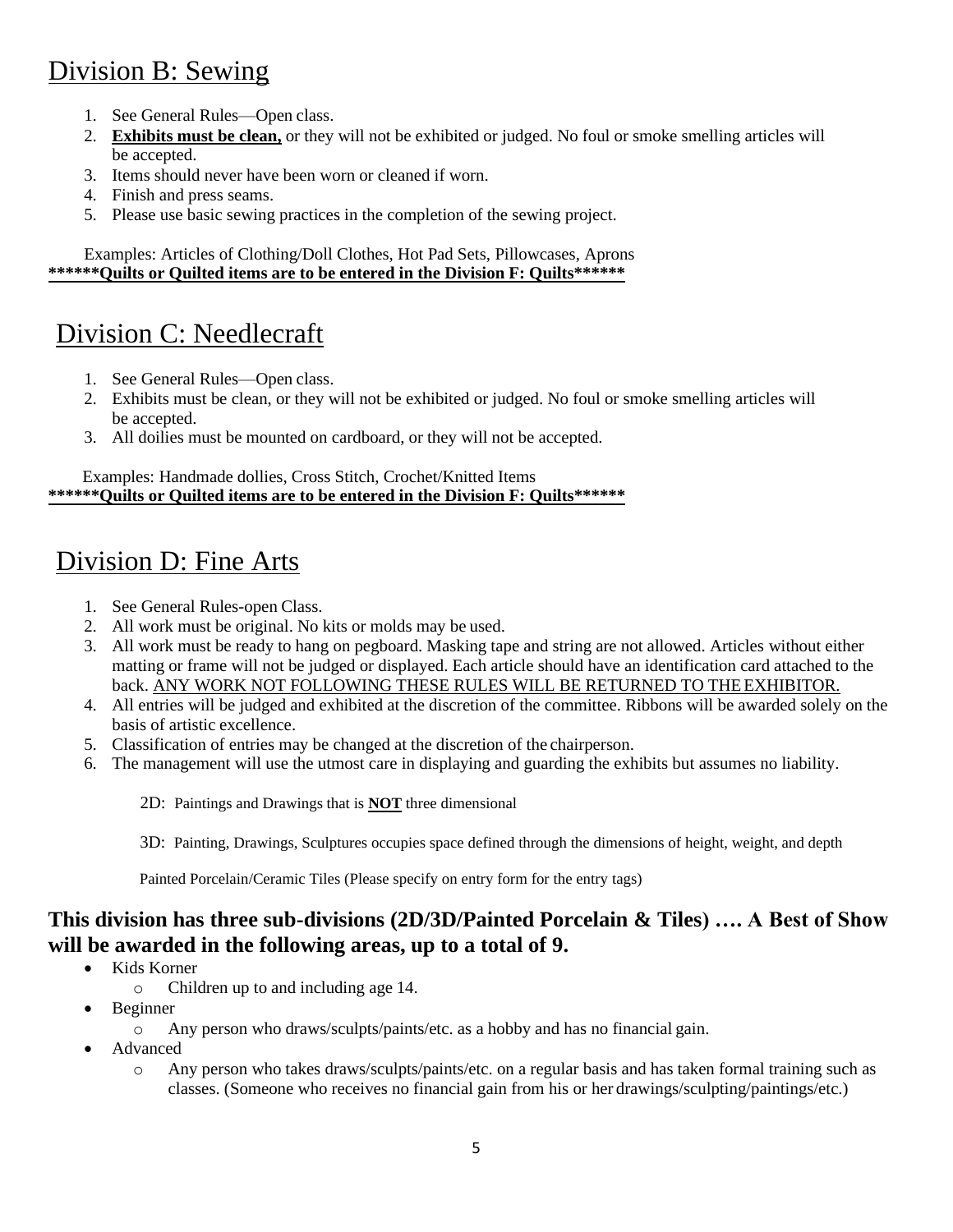# Division E: Garden

- 1. See General Rules-open class. Do NOT register entries.
- 2. Entries are open to everyone. Each exhibitor shall be limited to ten entries per family, with a maximum of 1 entry of the same class. Entries should be identified by variety if possible. All entries must have been grown or made by exhibitor. Potted plants must have been in possession of the exhibitor two months.
- 3. No early registration required! **All exhibits must be entered at the Creative Arts Building on Monday, July 25, 2022, from 8:00am-11am at the back door of the Creative Arts Building.**
- 4. Exhibitors for Division E, use DELIVER GATE ENTRANCE ONLY. There is **NO admission fee** for the day with your garden entry.
- **5.** Release time on exhibits will be on Monday, August 1, 2022, from 8:00am- 11:00am and 4-6pm. No early releases. No exceptions will be made! **The management is not responsible for exhibits left on the fairgrounds after release hours.**
- **6. The class of an Unusual Vegetable/Fruit will not be awarded Best of Show**
- 7. Please pay attention to the following rules regarding individual items:

## Vegetables:

- 1. Vegetables must be exhibited on white paper plates.
- **2. Onions: Harvest early (2 weeks before the show). DO NOT remove outer scales. Do not wash, trim tops to 1" above bulb. Trim roots to ½." Exhibit (3)**
- 3. Do not show vegetables that are injured or dirty (exception to onions)
- 4. Do not show vegetables that are not uniform in size, shape, color, maturity, and type.
- 5. Do not exhibit the biggest fruits you have, because unusual size frequently indicates poor quality due to over maturity. This includes overripe produce.
- 6. Vegetable Baskets must display 9 different kinds of vegetable crops.
- 7. Please see the following guidelines for specific vegetables:

Beans – 6 specimens

Beets-3 specimens (leave 1" top) Broccoli-1 head Brussel Sprouts- 5 specimens  $Cabbage - 1 head$ Carrots- 3 specimens (leave 1" top) Cucumbers- 3 specimens Eggplant- 1 specimen Green Onions- 3 specimens (leave 1" root and 4" top) Herbs  $-2$  sprigs or stems, put in a vase Kohlrabi-3 specimens Muskmelon- 1 specimen Onions- 3 specimens Ornamental Gourds- 3 specimens Other crops on creative arrangement. Peppers- 3 specimens Plate of Mixed Vegetables; must contain 2 tomatoes Potatoes - 4 specimens Pumpkin- Pie- 1 specimen Pumpkin-1 specimen Salad Tomatoes- 6 specimens Squash- 1 specimen Sweet Corn- 4 ears in a plastic bag, completely husked Tomatoes- 3 specimens (stems off) Watermelon-1 specimen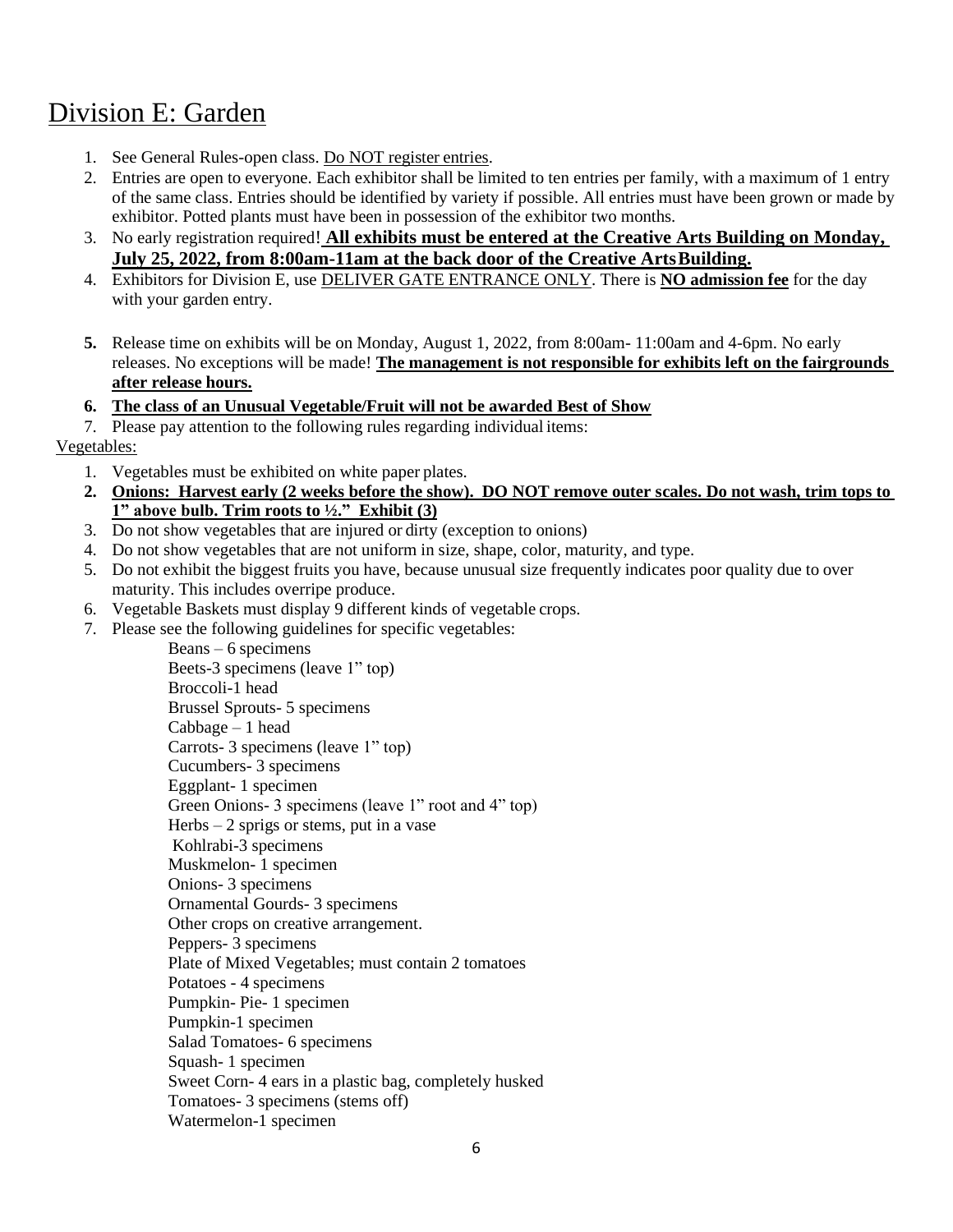Zucchini- 1 specimen

Unusual Fruit/Vegetable

- 1. Do not exhibit the biggest fruits you have, because unusual size frequently indicates poor quality due to over maturity. This includes overripe fruit.
- 2. Do not show fruit that are injured or dirty.
- 3. Do not show fruit that are not uniform in size, shape, color, maturity, and type.
- 4. Please see the following guidelines for specific fruit:

Apples- 3 specimens Berries- 1 full cup Grapes- 1 bunch Pears- can be green- 3 specimens Plums- 6 specimens Red Raspberries- 1 full cup Strawberries- 6 specimens

## Flower Specimens:

- 1. Vases will be furnished.
- 2. Please see the following guidelines for specific Flower specimens:

Blooming Geranium (1 slip with at least 2 leaves)

Chrysanthemum-1 spray Cosmos-1 spray

Dahlia- (must be de-budded, have foliage)

Potted Plants - 2 or more plants of the same variety are permitted in the same pot. Roses – 1 bud with 1-3 leaves / spray of tea roses with 1-3 leaves

#### Flower Arrangement:

- 1. Vases will be furnished.
- 2. Artificial flowers or foliage (painted or treated materials) are not allowed.
- 3. The **American Flag** may not be used in any arrangement judged by State Garden Show Rules.
- 4. Accessories such as rocks, feathers, figurines, etc., **are** permitted.
- 5. These 22 noxious weeds may not be used in flower arrangements:

| <b>Buck Thistle</b>   | Butter-Print          | <b>Quack Grass</b> |
|-----------------------|-----------------------|--------------------|
| <b>Buckhorn</b>       | Cocklebur             | Russian Knapweed   |
| Canada Thistle        | Puncture Vine         | Wild Hemp          |
| European Bindweed     | Sheep Sorrel          | <b>Wild Carrot</b> |
| <b>Horse Nettle</b>   | Smooth Dock           | (Queen Ann's Lace) |
| Leafy Spurge          | Sour Dock             | Wild Mustard       |
| Perennial Peppergrass | Perennial Sow Thistle | Wild Sunflower     |
|                       |                       |                    |

## Division F: Quilts:

**This class was designed to enter in all quilted items.** These quilted items will be placed into sub classes: Hand Quilted vs. Machine Quilted.

Examples: Quilts of any size, Table Runners, Wall Hangings …. etc.

## **SUB CLASSES: (PLEASE SPECIFY ON ENTRY FORM)**

**Hand Quilted Machine Quilts**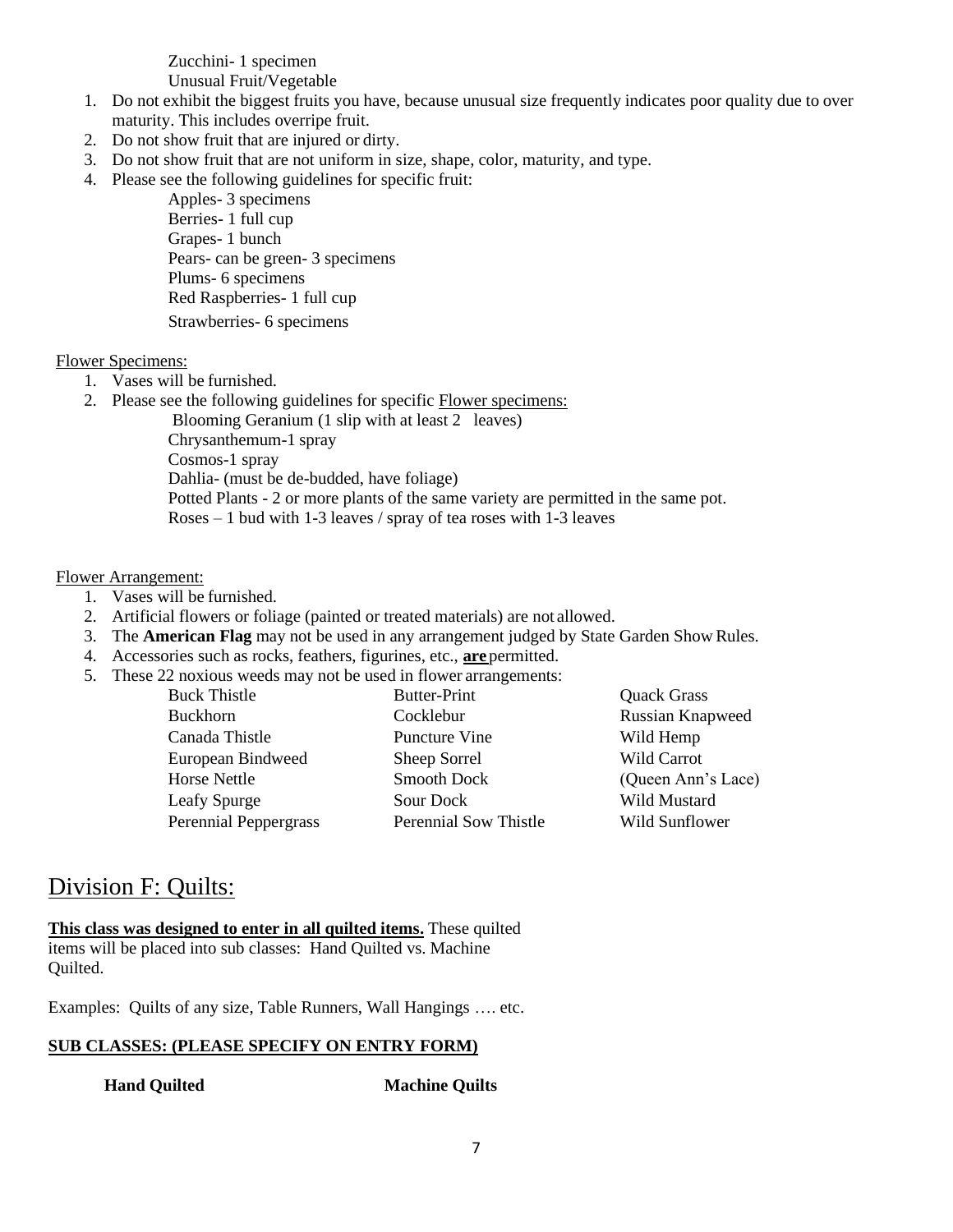# Division G: Antiques:

## **HOUSEHOLD ARTICLES ANTIQUES AND COLLECTIBLES ARTICLES FOURTY OR MORE YEARS OLD**

#### **\*\*\*\*When possible, cards should accompany items giving history of the item. \*\*\*\***

- 7. See General Rules-open class.
- 8. No entries accepted from dealers or professionals.
- 9. All articles will be placed in closed glass case (unless too large) and locked, until exhibitors pick them up at the time specified in the general rules.
- 10. Previously entered articles MAY NOT be entered again.
- 11. Articles to be judged on Condition, Suitability of Entry, Uniqueness and Worthiness of Preservation.
- 12. Items should not be cracked, broken or have tape on them.
- 13. Acceptable entries can include are Glass, China, Metal, Collections, Advertising, Books, Textiles, Framed Items, Toys, Miscellaneous and Instruments.

# Division H: Baking and Canning:

- 1. See General Rules- Open Class
- 2. All items must be displayed on a small paper plate in a clear plastic bag. If exhibiting cake, must bring entire cake.
- 3. Each entry (except canned goods) MUST be accompanied with the recipe with ingredient list and method. No recipe means disqualification.
- 4. Pies must be made in disposable aluminum pie plates.
- 5. All items must be clearly labeled. All canned products must be displayed in clear standard canning glass jars, either jelly, pint, or quart sizes, with or without rings. Wax on jellies and jams NOT acceptable. Maximum of 10 entries.
- 6. Products must be canned since last Dubuque County Fair dates.
- 7. Each jar should be plainly labeled with name of product. Date all canned goods by month and year. Older products will not be eligible.
- **8. All canning guidelines and rules for judging will be based off the Ball Blue Book. Please visit <http://bit.ly/2cmYK9C> for canning guidelines.**

## **9. No changing of entries last minute.**

- 10. All mixes in a jar must be layered by ingredients in a quart sized canning jar. Jar must include lid and ring. Decorated lid is optional. Must include the recipe.
- 11. Note the following entry-specific rules:

Clover Leaf – 3 pieces Parker House – 3 pieces Raised Doughnuts – 3 pieces Cookies  $-3$  pieces on a plate Cinnamon Rolls – 3 pieces Candy  $-4$  pieces on a plate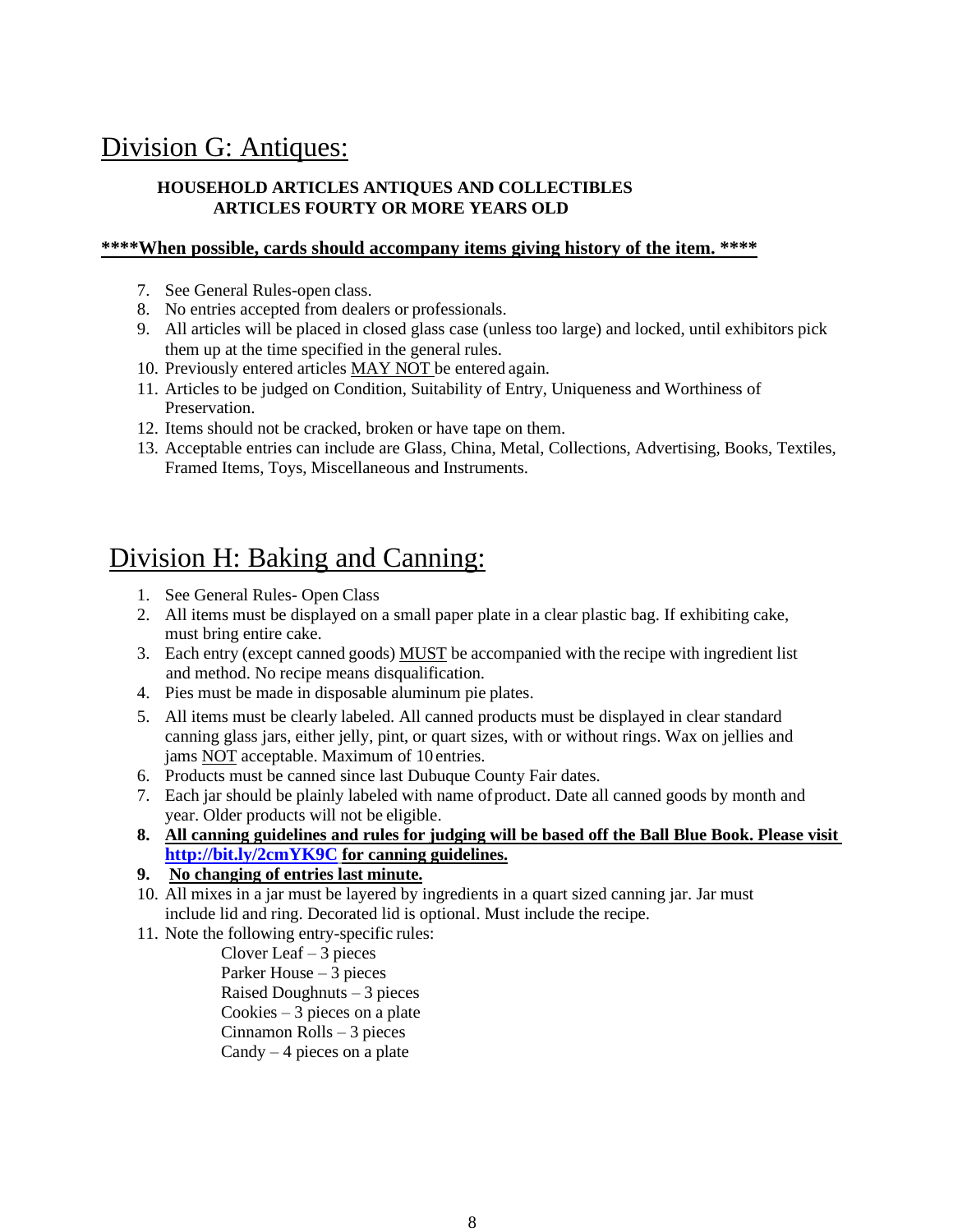# Division I: Decorated Cakes:

## **Decorated Cakes/Cupcake Cakes/Sugar Cookies**

**Decorated Cakes:** Is one of the sugar arts that must use icing or frosting & other decorated elements to make plain cakes more visually interesting.

**Decorated Cupcake Cakes:** Is the art of arranging cupcakes into a pattern, which must use icing or frosting & other decorated elements to make the arranged cupcakes more visually interesting.

**Decorated Sugar Cookies:** Cut out sugar cookies should be decorated with Royal Frosting.

- 1. See General Rules- Open Class
- 2. All decorated cakes can use a cake form, but not mandatory.
- 3. Cakes will **NOT** be tasted and will be judged on the cake decorating abilities.
- **4. Decorated Cakes will have two subdivisions: Professional and Amateur. A Best of show will be awarded for each subdivision.**

**Professional:** An individual that has taken formal training in the cake decorating profession and benefits from his or her training.

**Amateur:** An individual that has not taken formal training in cake decorating and does not benefit from his or her talents

# Division J: Applied Arts & Crafts & Hobbies

- 1. See General Rules- Open Class
- 2. All work must be entirely the work of the exhibitor. Kits will be accepted.
- 3. All work must be completed and ready for its intended use.
- 4. No knitted, crocheted, needlepoint, latch hook, etc. items allowed. Enter those in Division C.
- 5. No poisonous or hazardous materials may be used or displayed.
- 6. Projects will be judged on originality, innovation, workmanship, creativity, and ingenuity.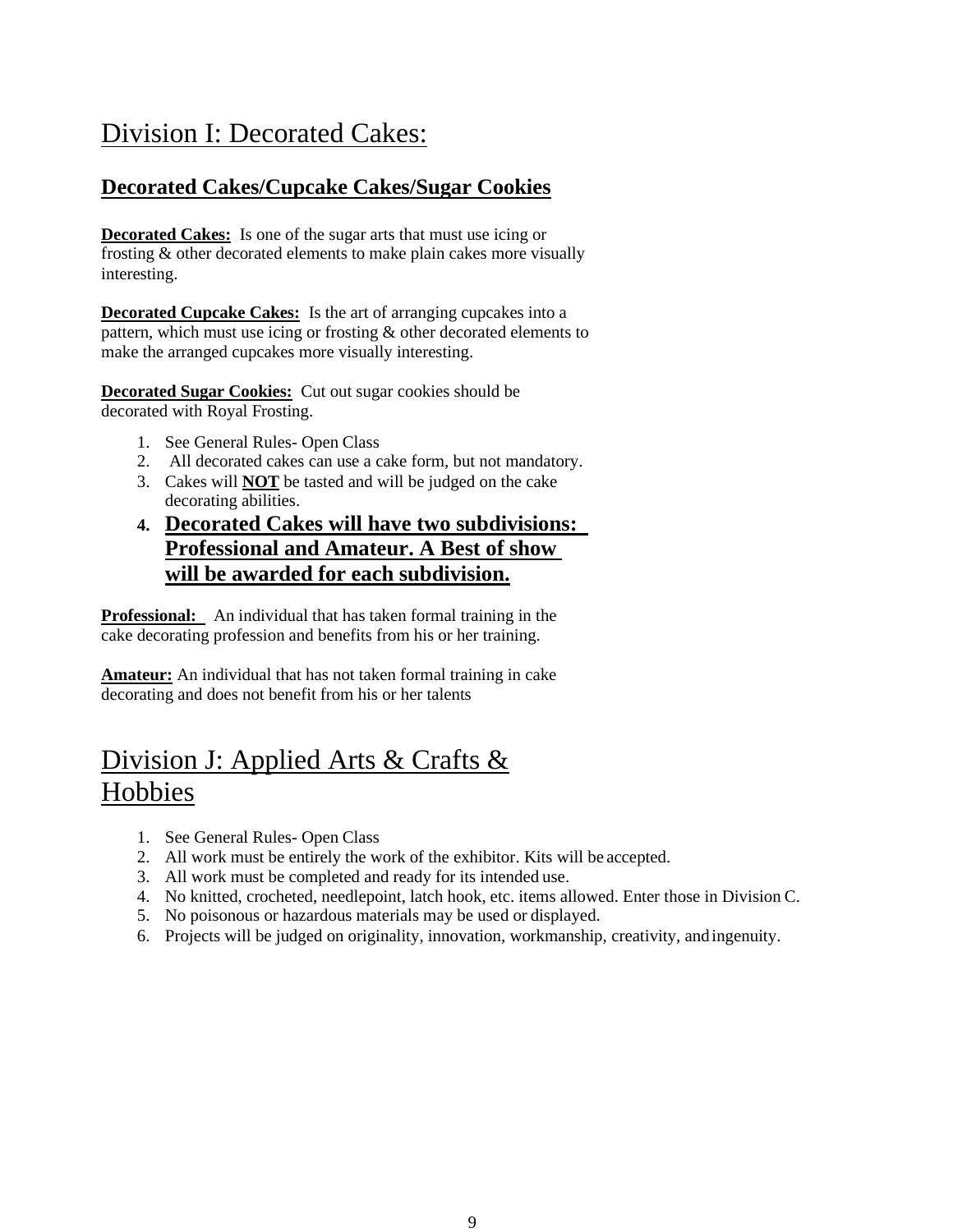## Division K: STEM \*\*\*\*\*NEW THIS YEAR\*\*\*\*\*

## Subdivisions:

## **A) Ag/Natural Resources**

An exhibit demonstrating learning about agriculture or natural resources. A farm display would fit into this category.

#### **B) Woodworking**

Any exhibit demonstrating learning about wood, woodworking techniques, and safe uses of woodworking tools and machines. Exhibits may include newly constructed or refinished, reclaimed, or restored wood items.

## **C) Welding**

Constructed item or educational display that shows skills or learning about welding.

#### **D) Mechanics**

Any exhibit that shows skills or learning about general mechanics or engineering solutions or that involve a combination of skills. Educational display showing learning about an automotive idea including automotive maintenance, auto operations, auto safety, or automotive systems.

## **E) Robotics**

Educational display or other exhibit (including working robots) that shows learning about robotics and robotic systems.

#### **A Best of Show will be awarded in each of these Subcategories!**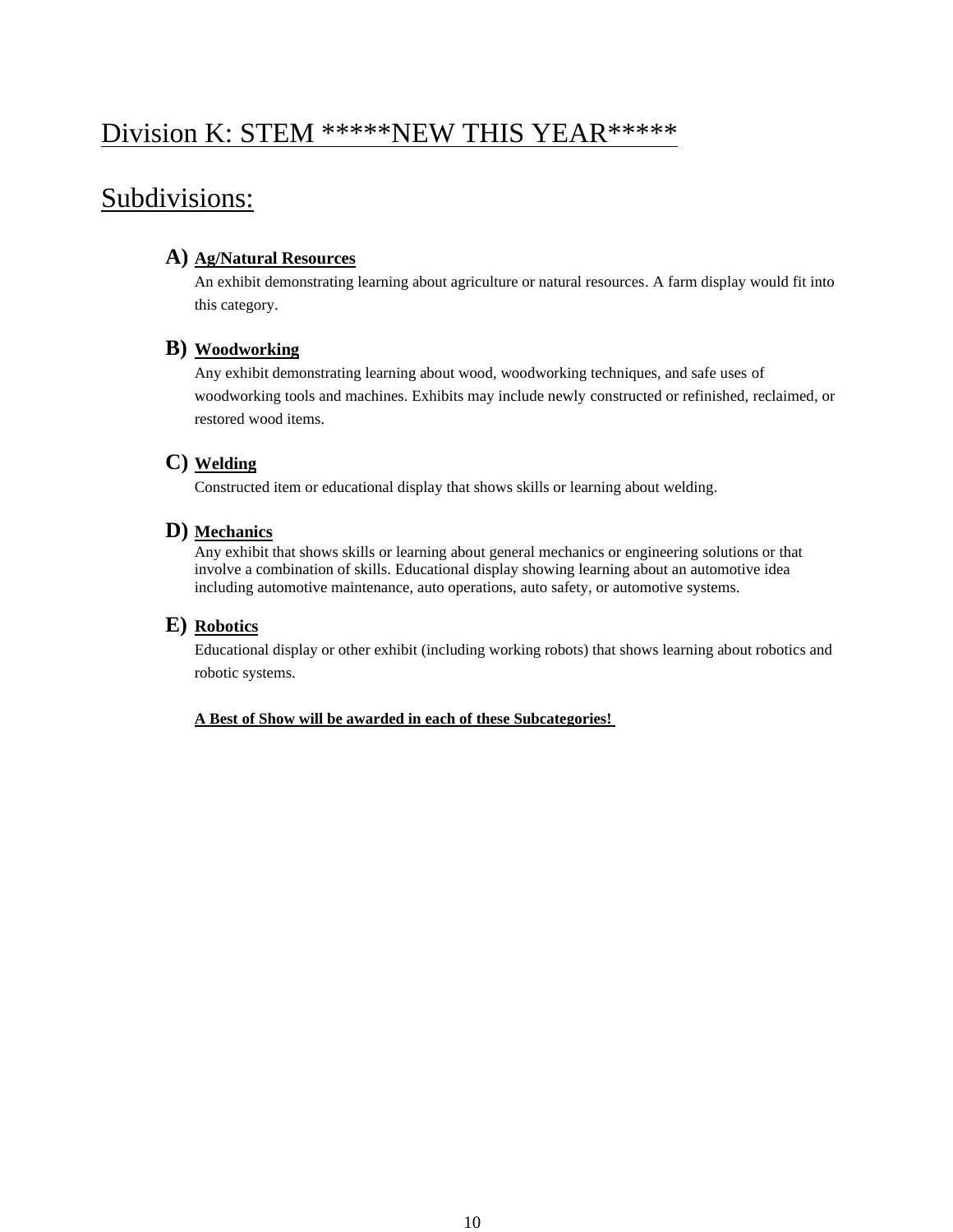## DUBUQUE COUNTY FAIR CREATIVE ARTS ENTRY FORM

#### MAIL ENTRY FORMS TO: OR

**DUBUQUE COUNTY FAIR 14569 OLD HIGHWAY ROAO**DUBUQUE, IOWA 52002

#### ENTER ONLINE AT WWW DBQFAIR COM

ADULT COMPETITION STARTS AT THE AGE OF 15 TO ? KIDS KORNER COMPETITION INCLUDES AND ENDS AT AGE 14 Please indicate Adult or Kids Korner entry :

#### **PLEASE PRINT BELOW**

**FIRST AND LAST NAME: ADDRESS CITY, STATE, ZIP: DAV TIME PHONE: EMAIL ADDRESS:** I

**IF YOU WISH TO OPT OUTOF FUTURE EMAILS "***<sup>X</sup> "***THELINE** I

|                          | <b>DIVISION</b> | CLASS        | <b>SUB CLASS</b> | BRIEF DESCRIPTION OF WHAT YOU ARE ENTERING           |
|--------------------------|-----------------|--------------|------------------|------------------------------------------------------|
| <b>EXAMPLE</b>           | $\mathbf{c}$    | $\mathbf{1}$ | 2F               | My First quilt in colors or black and gold and white |
| $\mathbf 1$              |                 |              |                  |                                                      |
| $\rm{Z}$                 |                 |              |                  |                                                      |
| 3                        |                 |              |                  |                                                      |
| $\overline{4}$           |                 |              |                  |                                                      |
| 5                        |                 |              |                  |                                                      |
| 6                        |                 |              |                  |                                                      |
| $\overline{7}$           |                 |              |                  |                                                      |
| $\overline{8}$           |                 |              |                  |                                                      |
| ᠀                        |                 |              |                  |                                                      |
| $\Box$ 0                 |                 |              |                  |                                                      |
| 11                       |                 |              |                  |                                                      |
| $12$                     |                 |              |                  |                                                      |
| 13                       |                 |              |                  |                                                      |
| $\mathbf{H}$             |                 |              |                  |                                                      |
| 15                       |                 |              |                  |                                                      |
| $\overline{16}$          |                 |              |                  |                                                      |
| 17                       |                 |              |                  |                                                      |
| 18                       |                 |              |                  |                                                      |
| 19.                      |                 |              |                  |                                                      |
| $\overline{\phantom{a}}$ |                 |              |                  |                                                      |
| 20                       | $-1-$           |              | $--1$            | $-\mathbb{I}$ - -                                    |
|                          |                 |              |                  |                                                      |

Note: PLEASE FILL ALL INFORMATION OUT COMPLETELY! USE ADDITIONAL SHEETS WHEN NECESSARY!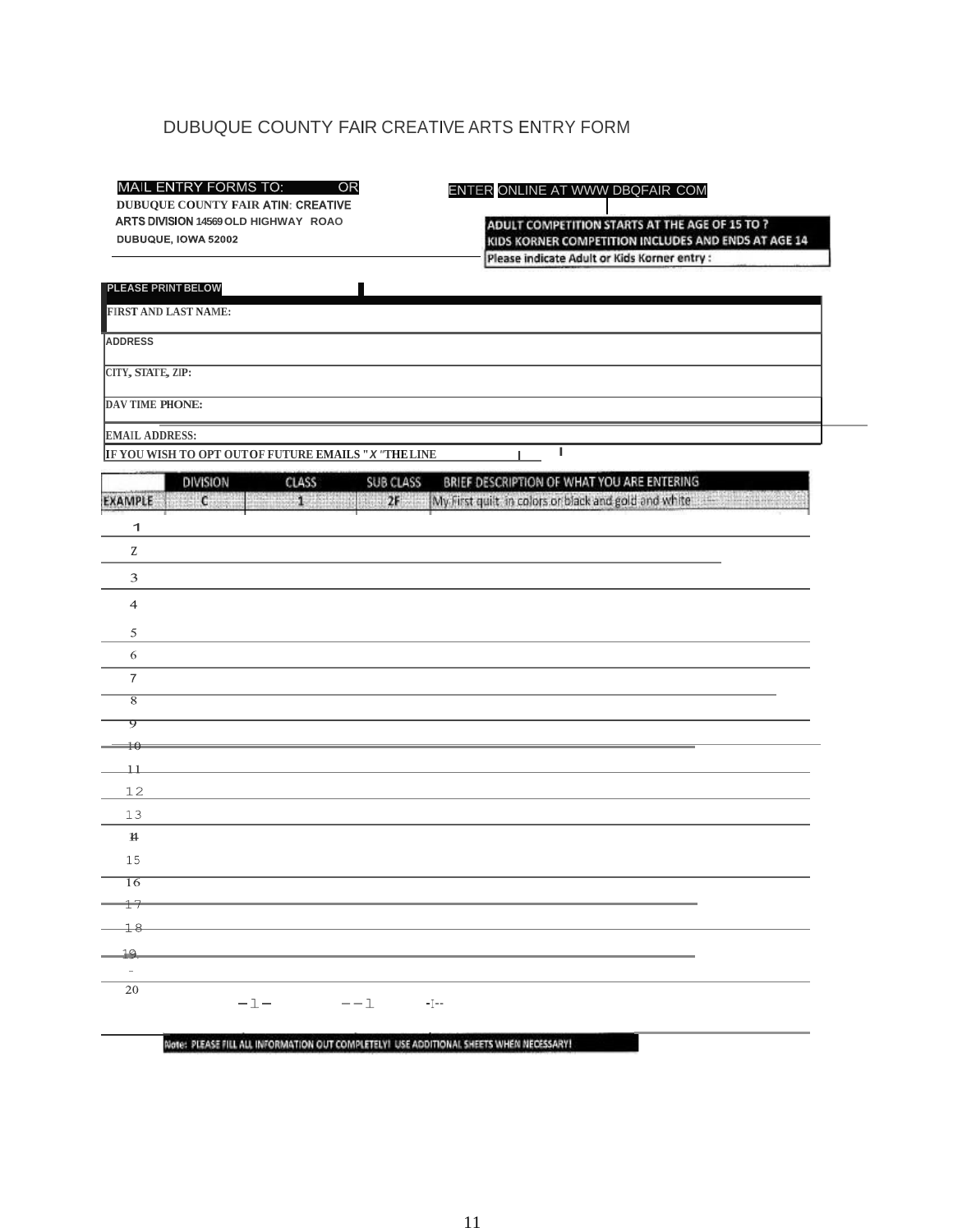## DUBUQUE COUNTY FAIR

**artABILITY ENTRY FORM**

| Mail entries to:                                                                    | Or Enter | Online at www.dbgfair.com |   |
|-------------------------------------------------------------------------------------|----------|---------------------------|---|
| Dubuque County Fair                                                                 |          |                           |   |
| 14569 Old Highway Road                                                              |          |                           |   |
| Dubuque IA 52002                                                                    |          |                           |   |
| Print Please:                                                                       |          |                           |   |
| Name                                                                                |          |                           |   |
| Address                                                                             |          |                           |   |
| City, State, Zip Code                                                               |          |                           |   |
| Daytime Phone                                                                       |          |                           |   |
| <b>Email Address</b>                                                                |          |                           |   |
| If you receive a Best of Show, would you like to showcase at the Iowa State Fair? Y |          |                           | N |
| Use additional sheets if necessary                                                  |          |                           |   |

Item Description:

1.

2. \_\_\_\_\_\_\_\_\_\_\_\_\_\_\_\_\_\_\_\_\_\_\_\_\_\_\_\_\_\_\_\_\_\_\_\_\_\_\_\_\_

<u> 1989 - Johann John Stone, meil in der Stone aus der Stone aus der Stone aus der Stone aus der Stone aus der S</u>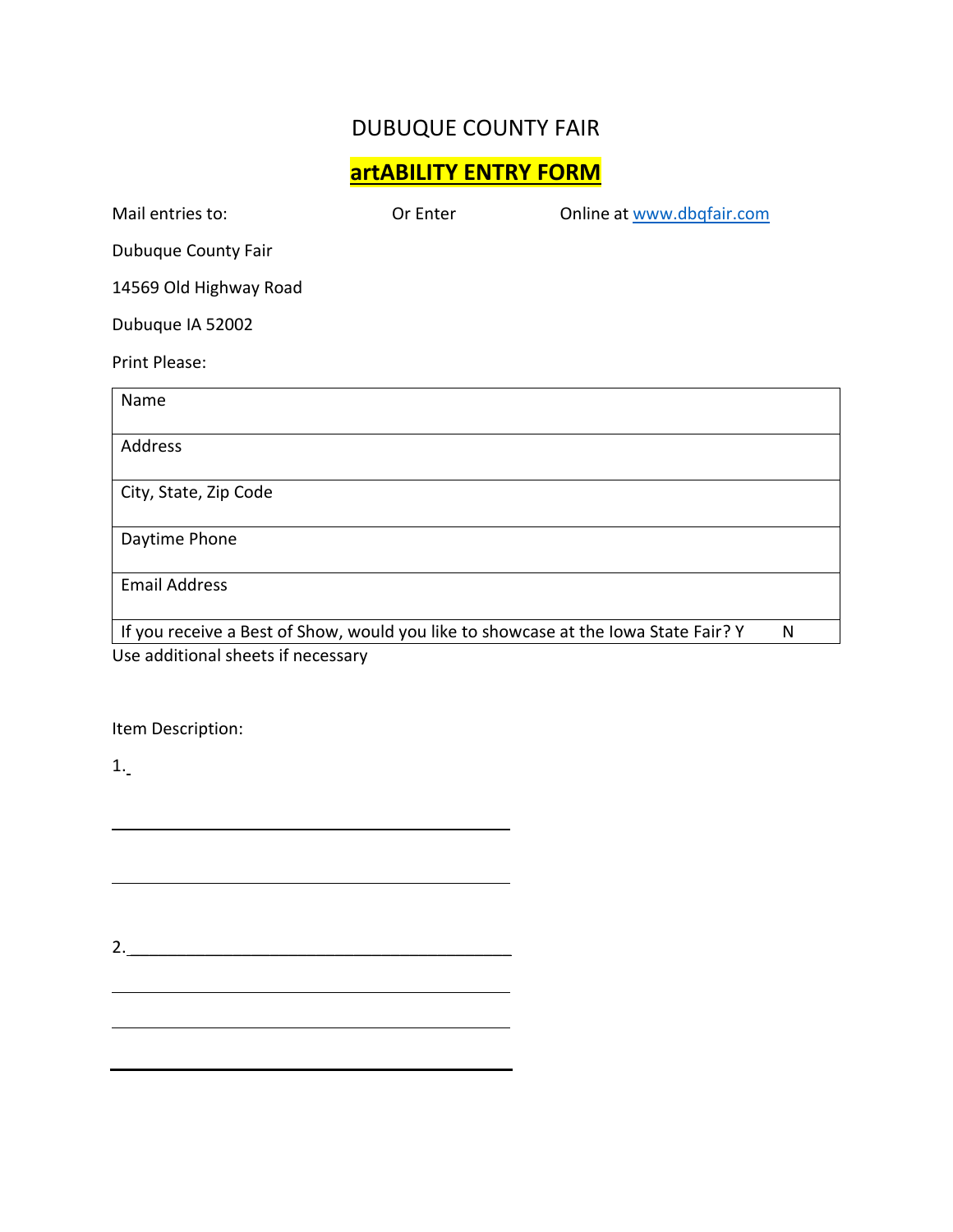**The DUBUQUE COUNTY FAIR Presents: The King Arthur Flour Baking Contest! This year we will be featuring Apple Cake! These cakes must use King Arthur Flour and your favorite type of apple. Don't forget you can add caramel topping too! Let's not forget to go "Back in time with Fair 69!"**

> \*Saturday, July 23, 2022, 8am-11:00am\* Creative Arts Building

## **Open to:**

**Juniors- Ages (7 - 17) Adults- Ages 18 and up**

#### **County Fair Prizes** –

❑ **Adul**t:

First = Gift certificate to the Baker's Catalogue at kingarthurflour.com Second = Gift certificate to the Baker's Catalogue at kingarthurflour.com  $Third = TBD$ 

#### ❑ **Junior:**

First = Gift certificate to the Baker's Catalogue at kingarthurflour.com Second = Gift certificate to the Baker's Catalogue at kingarthurflour.com  $Third = TBD$ 

\*All winners will also receive a ribbon\*

## ❑ **Rules:**

- **1.** Early registration is required (see below) and is due as follows: **Postmarked by July 15, 2022 or received by July 19, 2022. [Register online](http://www.dbqfair.com/2016flour) at [dbqfair.com/2021flour.](http://www.dbqfair.com/2016flour)**
- 2. Exhibitor must bring the opened bag of King Arthur Flour or submit a UPC label from the flour bag when he/she submits the entry.
- 3. All entries must be the entire cake. For recipe ideas visit www.kingarthurflour.com
- 4. The recipe used must accompany the entry. Entries should consist of (3) Baked Good Items from the same recipe.
- 5. All entries must be submitted on a disposable plate/container for judging. **\* Drop off entries between 8am – 11am on Saturday, July 23, 2022. Judging to follow. \***